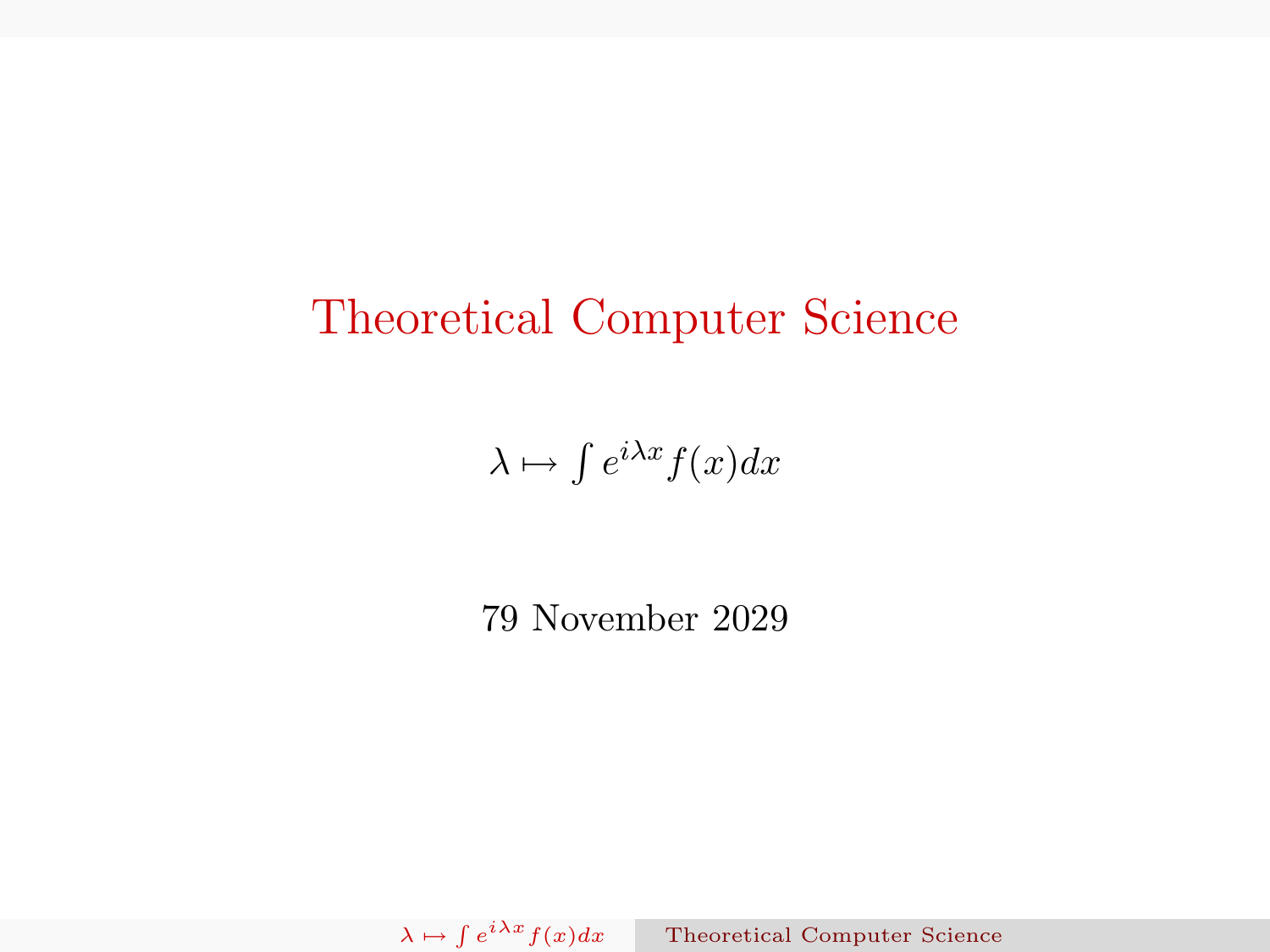### What does it mean to compute?

- ► Computation means following a set of instructions.
- Originally, theoretical computer science was concerned only with (Turing / von Neumann) computers.
- $\triangleright$  The field has matured, and is beginning to export its knowledge. (Daskalakis, Arora, Childs (Quantum).)
- $\blacktriangleright$  (Most of the field is still doing what it did ten years ago: approximation algorithms, complexity, optimization.. but I'll focus on recent fancy stuff.)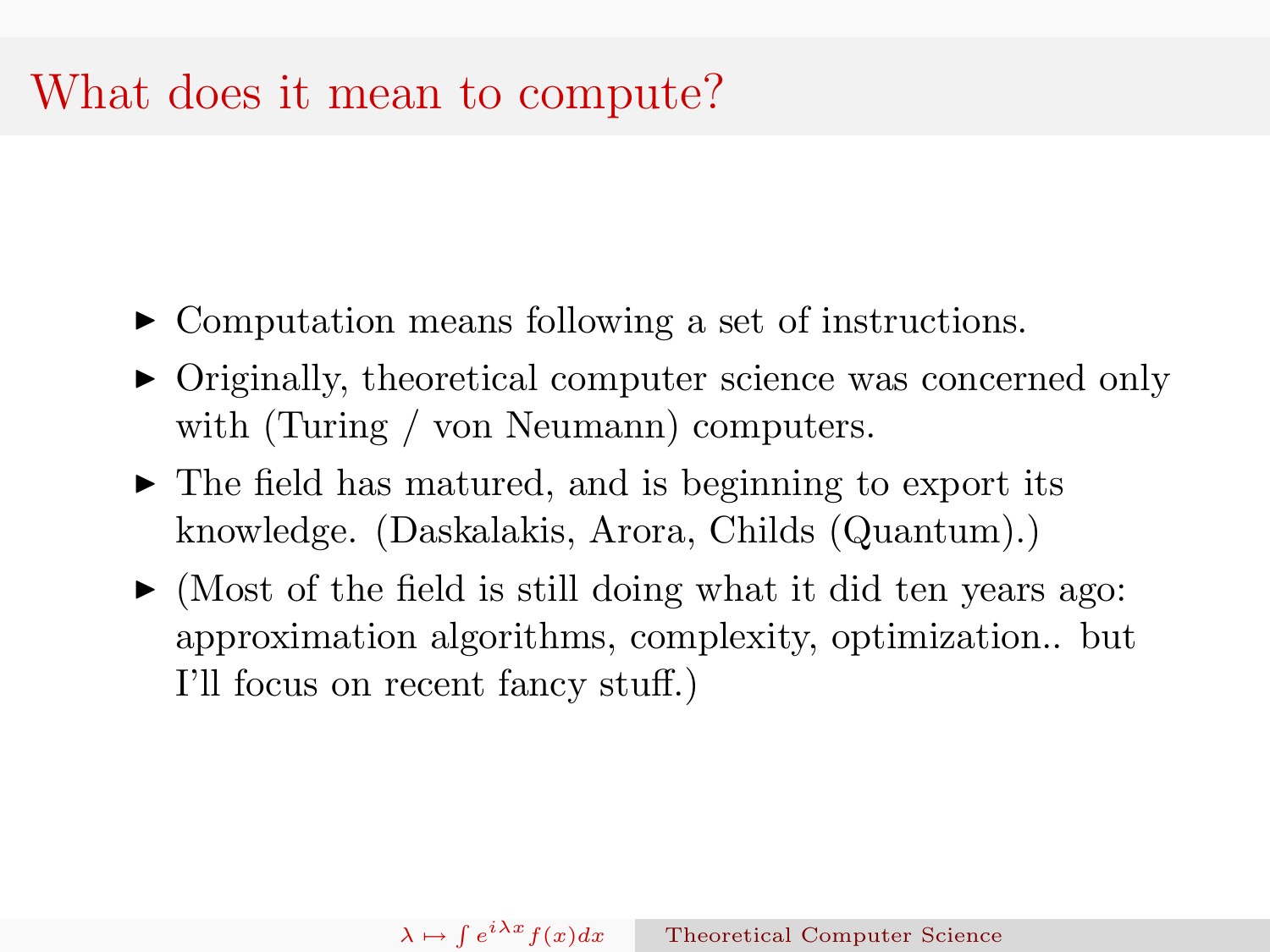# The world according to...



Page last updated at 01:42 GMT, Monday, 8 February 2010

LATEST: Sarah Palin sneezes, snot sold for £2,000,000



#### **G20 summit stretches** to seventieth day

Politicians act like five-vear-olds in the face of financial strains and China owning the west in every conceivable manner.

#### **Financial crisis predicted**

Bankers still treat constituents like endless coffers and wonder how many yachts they can squeeze into their private harbors.

#### **Lady Gaga concert** cancelled

Collapses prior to concert, citing fatique and ill-adjustment to new tour schedule.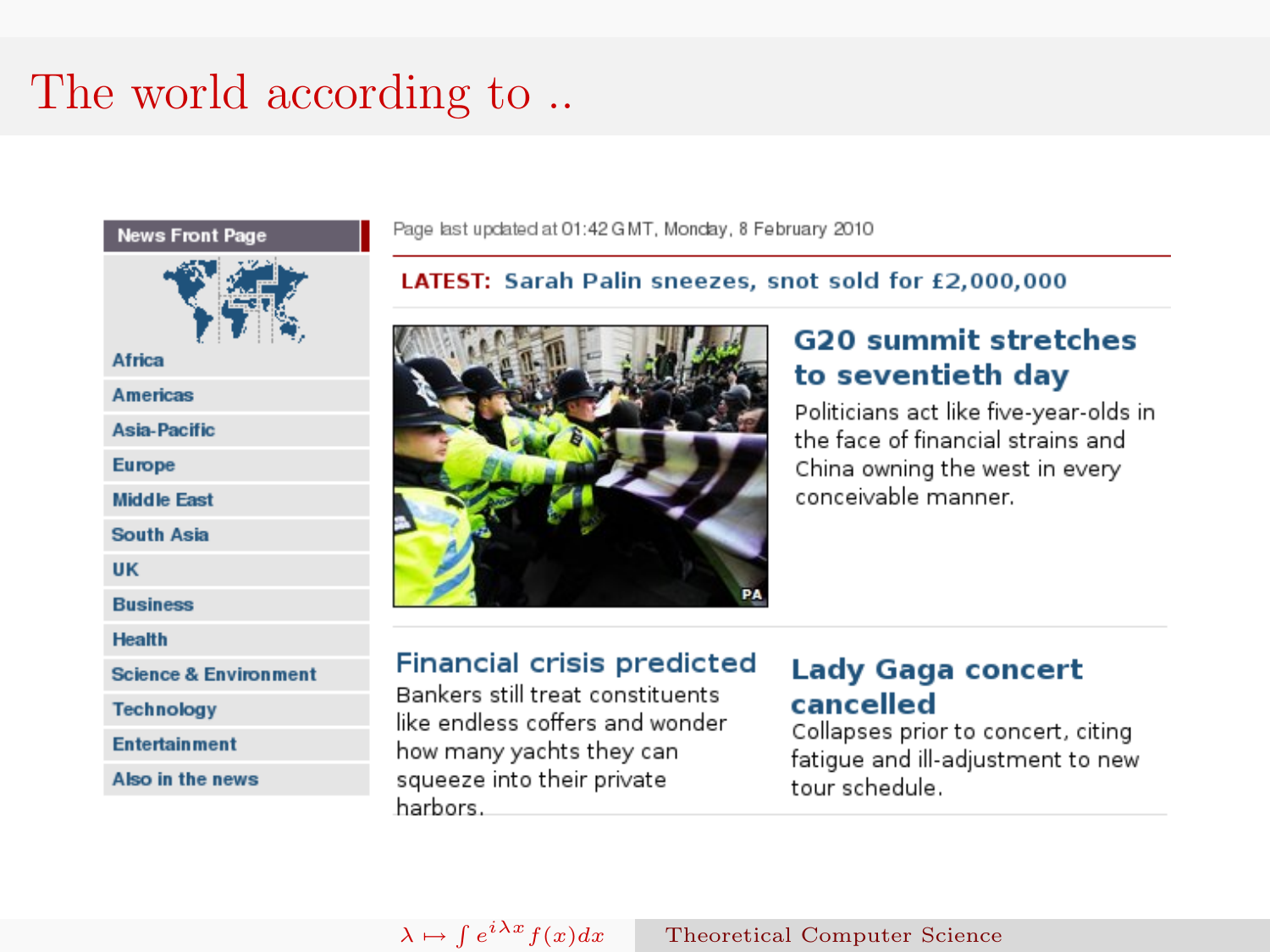# The world according to .. a CS theorist.



Page last updated at 01:42 GMT, Monday, 8 February 2010

**LATEST:** International holiday commemorating Grigori Perelmar



#### **G20 summit stretches** to seventieth day

Desired consensus is a Nash equilbrium, and therefore PPADhard: deliberations will last forever. (Daskalakis et al.)

#### **Financial crisis predicted**

Detecting unfairness in a set of CDOs is equivalent to the dense subgraph problem and therefore NP-hard. (Arora et al.)

#### **Lady Gaga concert** cancelled

Finding optimal chord progression is reducible to knapsack and therefore NP-hard.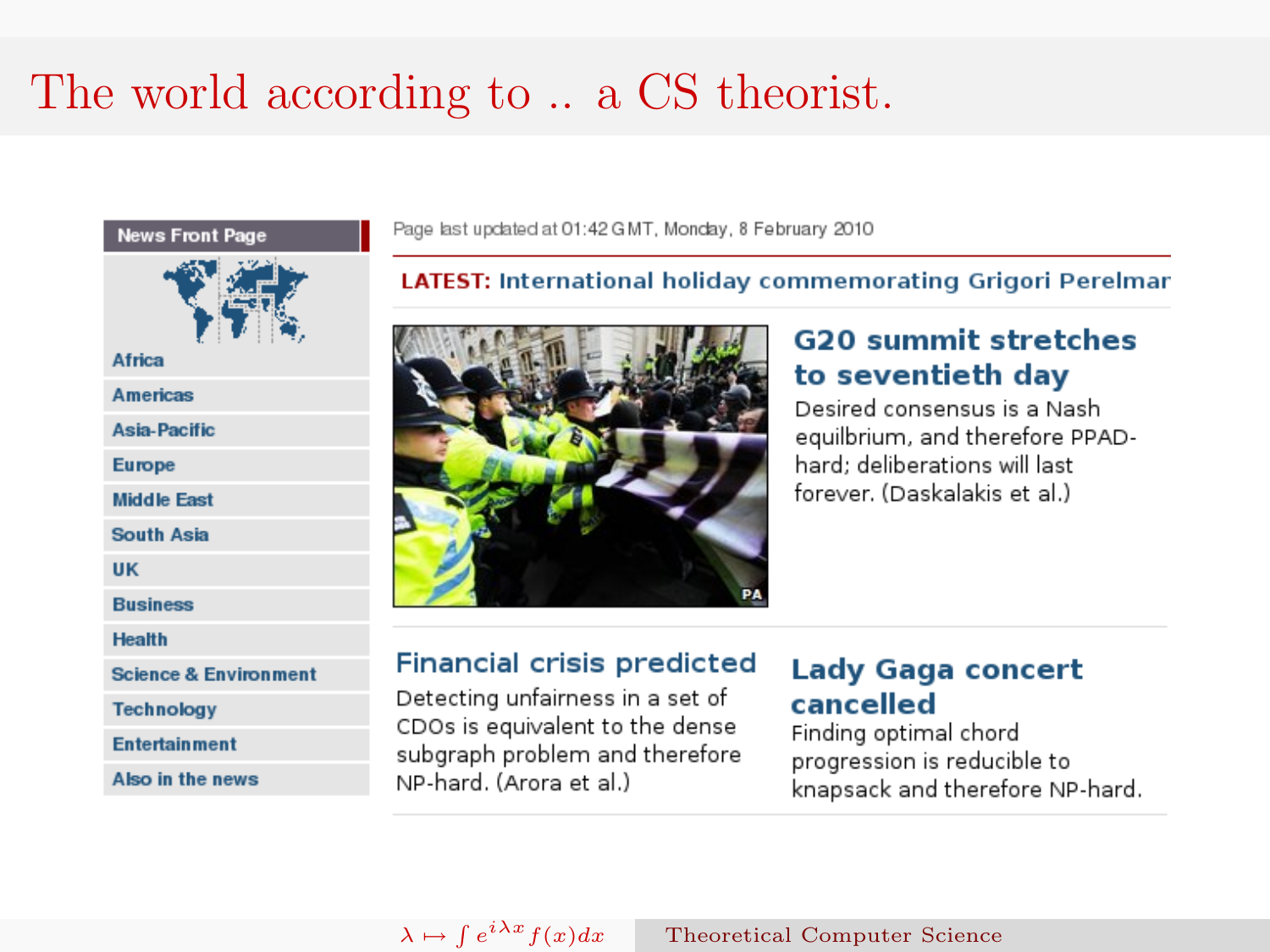### Algorithmic game theory.

- $\triangleright$  To prove the existence of Nash Equilibria, the Brouwer fixed point theorem was used. Was this necessary? (in a sense of computational equivalence.)
- $\triangleright$  It turns out, YES: both are complete for the same complexity class (PPAD, a subset of FNP).
- $\triangleright$  Constantinos Daskalakis won the 2008 ACM Dissertation award for "The Complexity of Nash Equilibria".
- ▶ Papadimitriou: "If my laptop can't compute it, neither can the market".
- $\triangleright$  Lots of research into better equilibria concepts.
- $\triangleright$  Lots of internet companies hire game theorists, e.g. for their ad auctions.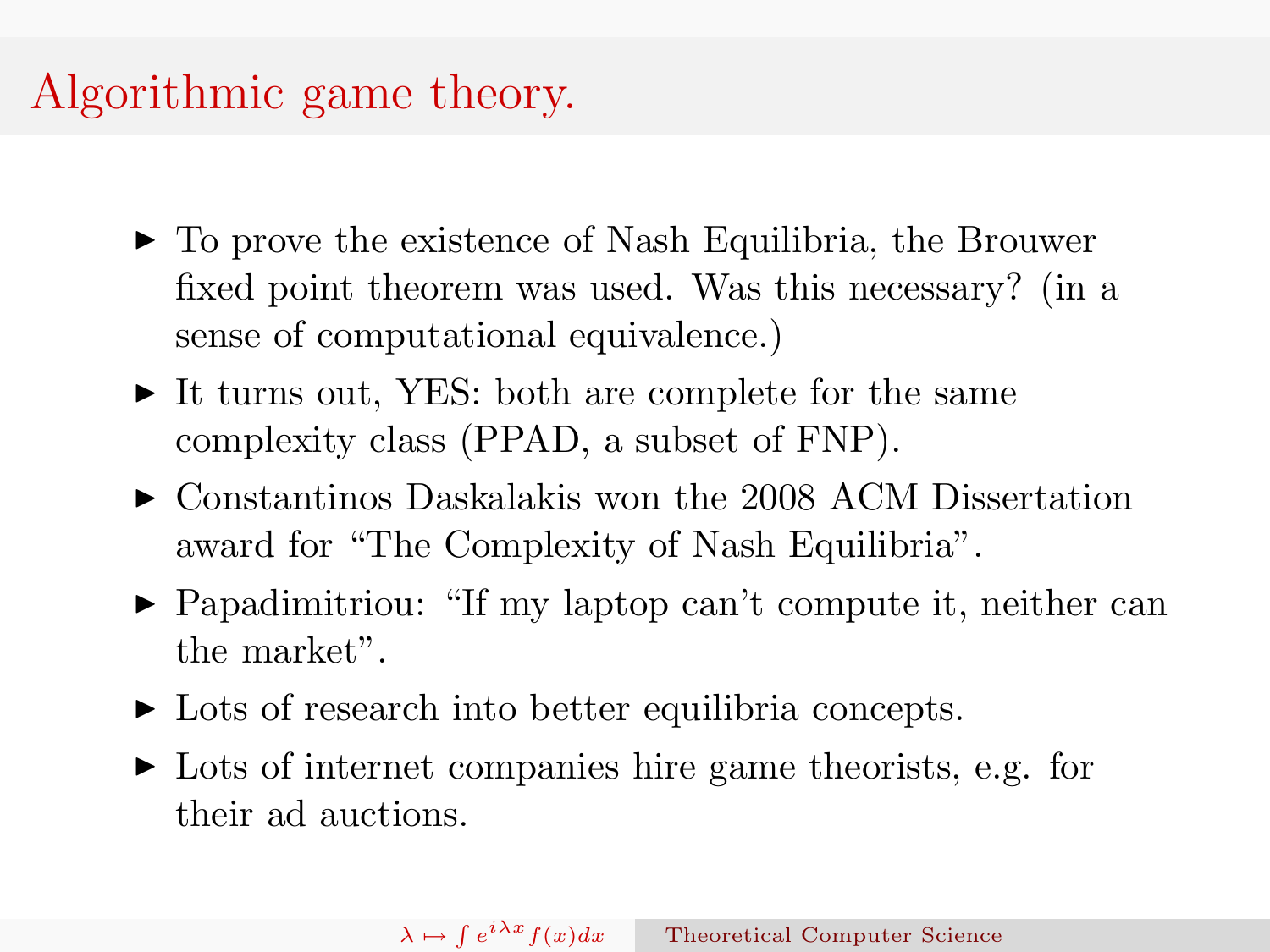## UGC-hardness, the new holy grail.

- ▶ Theorists care about SDPs: 0.878-factor approximation to max-cut via SDP.
- $\triangleright$  Unique Games Conjecture (roughly): determining whether a (an exotic) graph property is fractionally satisfiable is NP-hard. (Details if time..)
- $\triangleright$  0.878 looks ridiculous.. under UGC + ( $P \neq NP$ ), it is optimal.
- $\triangleright$  UGC says that for a wide variety of problems, the SDP is the optimal algorithm, and the integrality gap is thus the approximation ratio.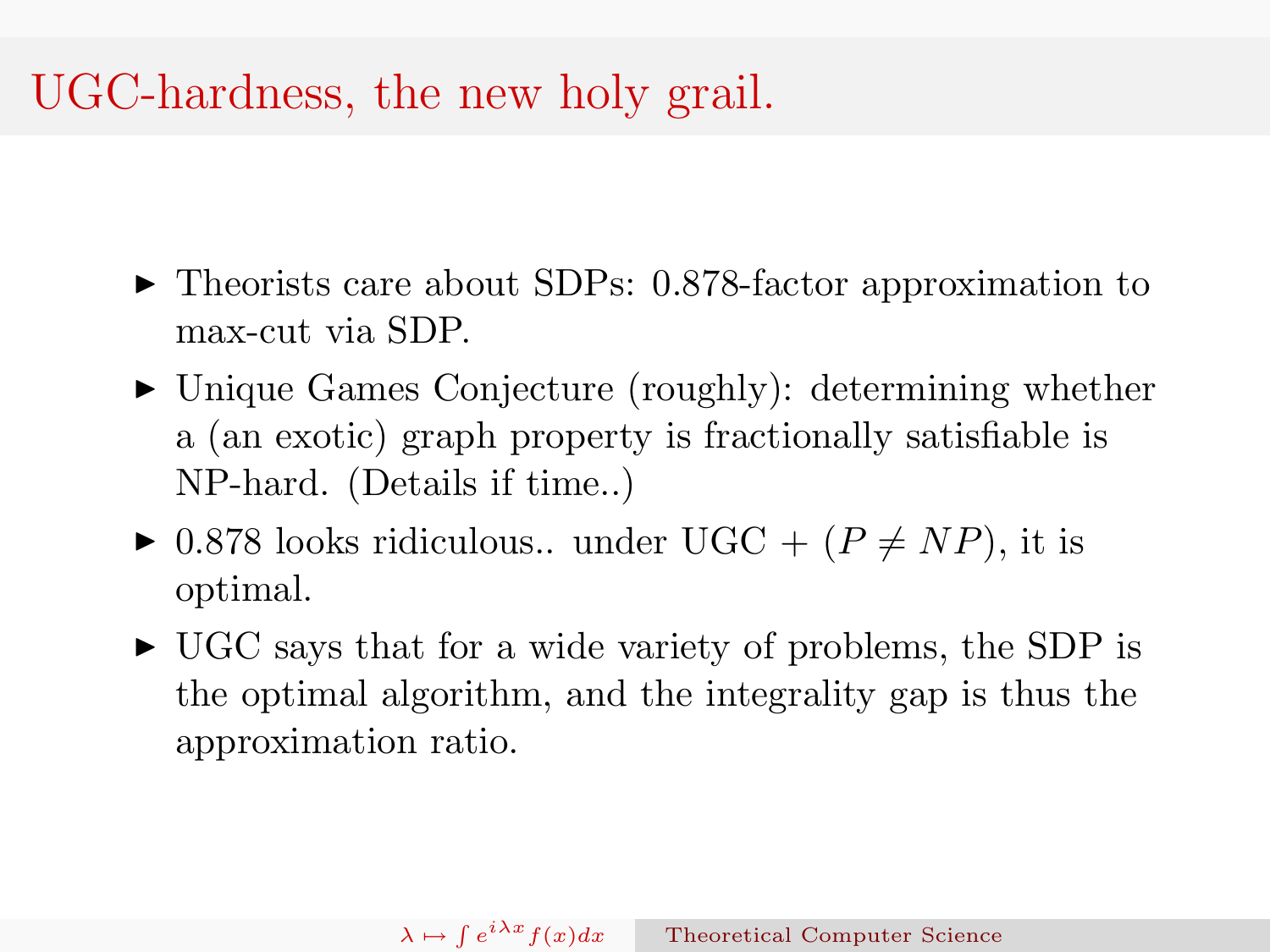## Smoothed analysis.

- $\triangleright$  To solve a linear program, can use an interior point method  $(O(s^{3.5} \log(1/\epsilon)))$  or the simplex method  $(2^{\Omega(n)})...$  but simplex is fast in practice!!
- $\blacktriangleright$  The point: for some algorithms and their typical settings, these bad instances are rare.
- $\triangleright$  Smoothed analysis: convolve optimization space with a gaussian, read off the "smoothed" worst case.
- $\blacktriangleright$  Key results: simplex and k-means are smoothed-poly.
- $\triangleright$  Won Teng+Spielman the 2008 Gödel prize!
- Interesting aside: Vempala has a new algorithm  $(ICS'10)$ which solves strong linear programming. No one knows the running time yet, but it seems to defeat typical bad cases.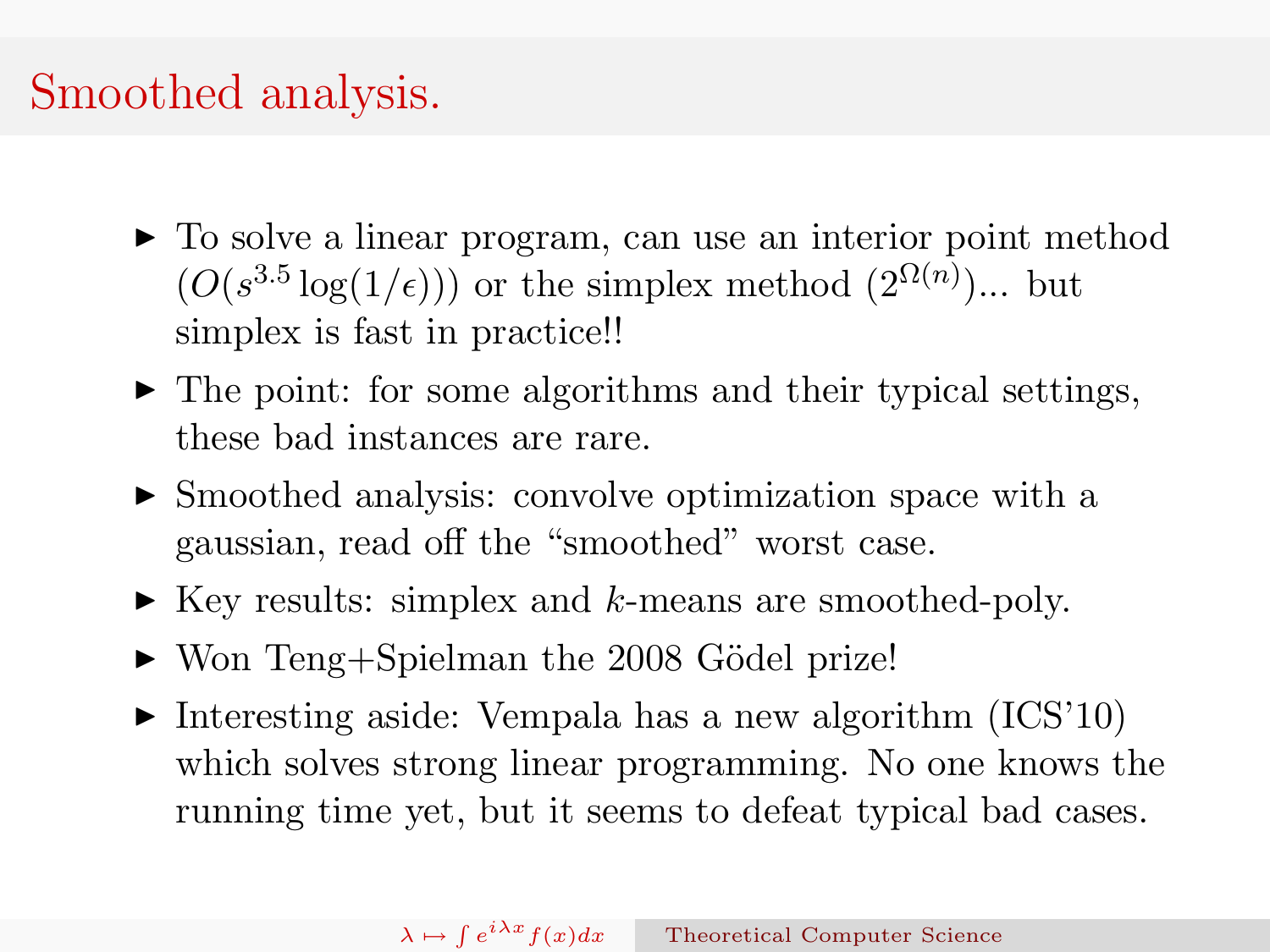# Graph partitioning.

- Classical problem: max-flow/min-cut. (Still open! Lower bound  $\Omega(m)$ , upper bound Spielman/Daitch  $\tilde{O}(m^{1.5}\log(w_{\text{max}}/\epsilon)).$
- $\triangleright$  This cut may be unbalanced: divide by smaller size or inner connectivity! ("Sparsest Cut", "Normalized Cuts".)
- $\triangleright$  Spectral methods: look at eigenspace of matrix representation. (first alg for normalized cuts.)
- $\triangleright$  OR: do some matrix math, write down approximating SDP. (Can solve it with boosting!)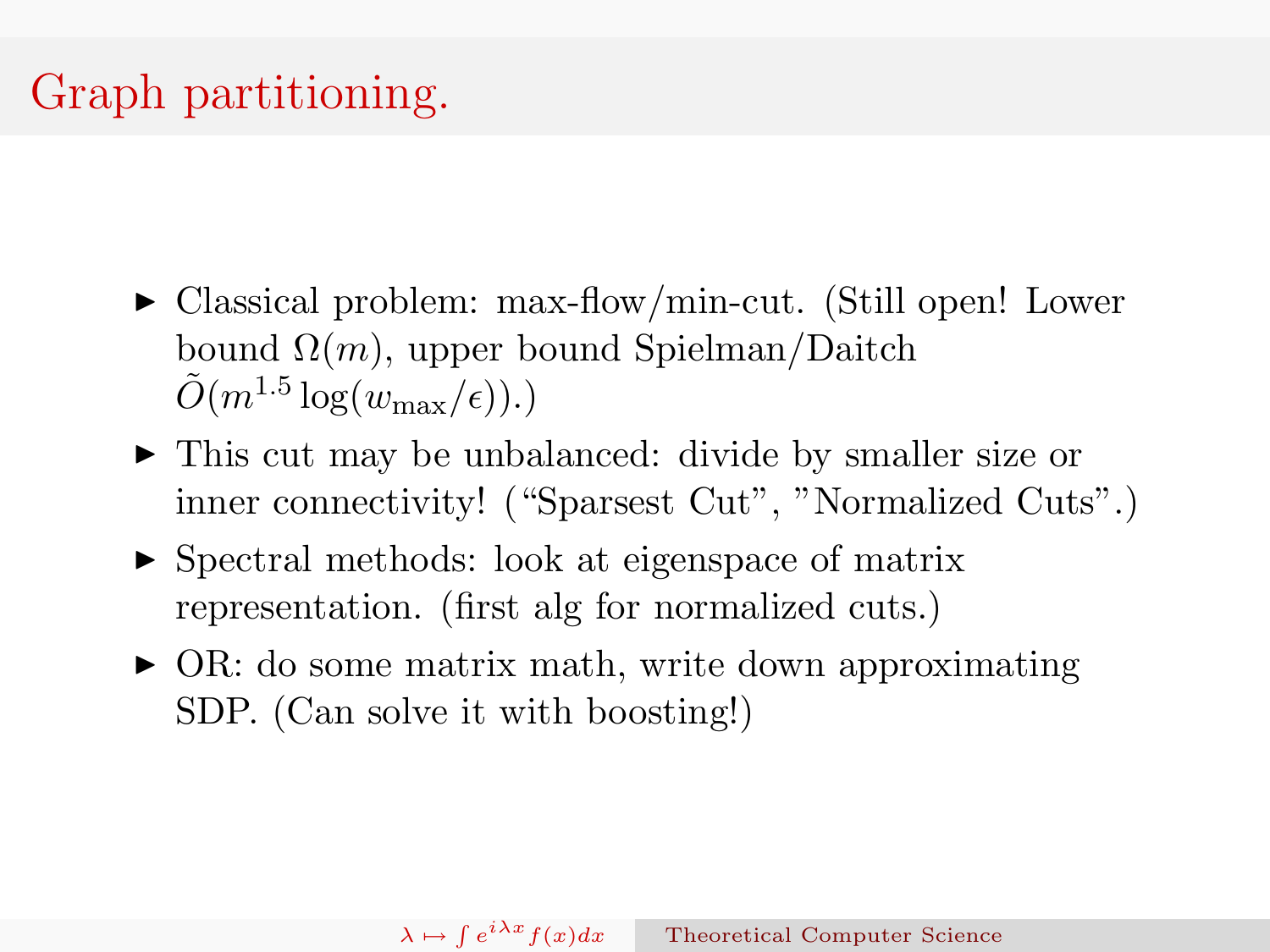## Miscellaneous gossip.

- $\triangleright$  STOC/FOCS are the top conferences, but many felt it became a technical proving ground for grad students; ICS was started (this year) to give a place to show new ideas.
- $\triangleright$  The Arora result alluded to in the joke was presented at ICS, and also at UCSD.
- ▶ Princeton/IAS/Rutgers/Courant received a huge grant for pure complexity theory (with no concrete stated goals!).
- Privacy preserving operations.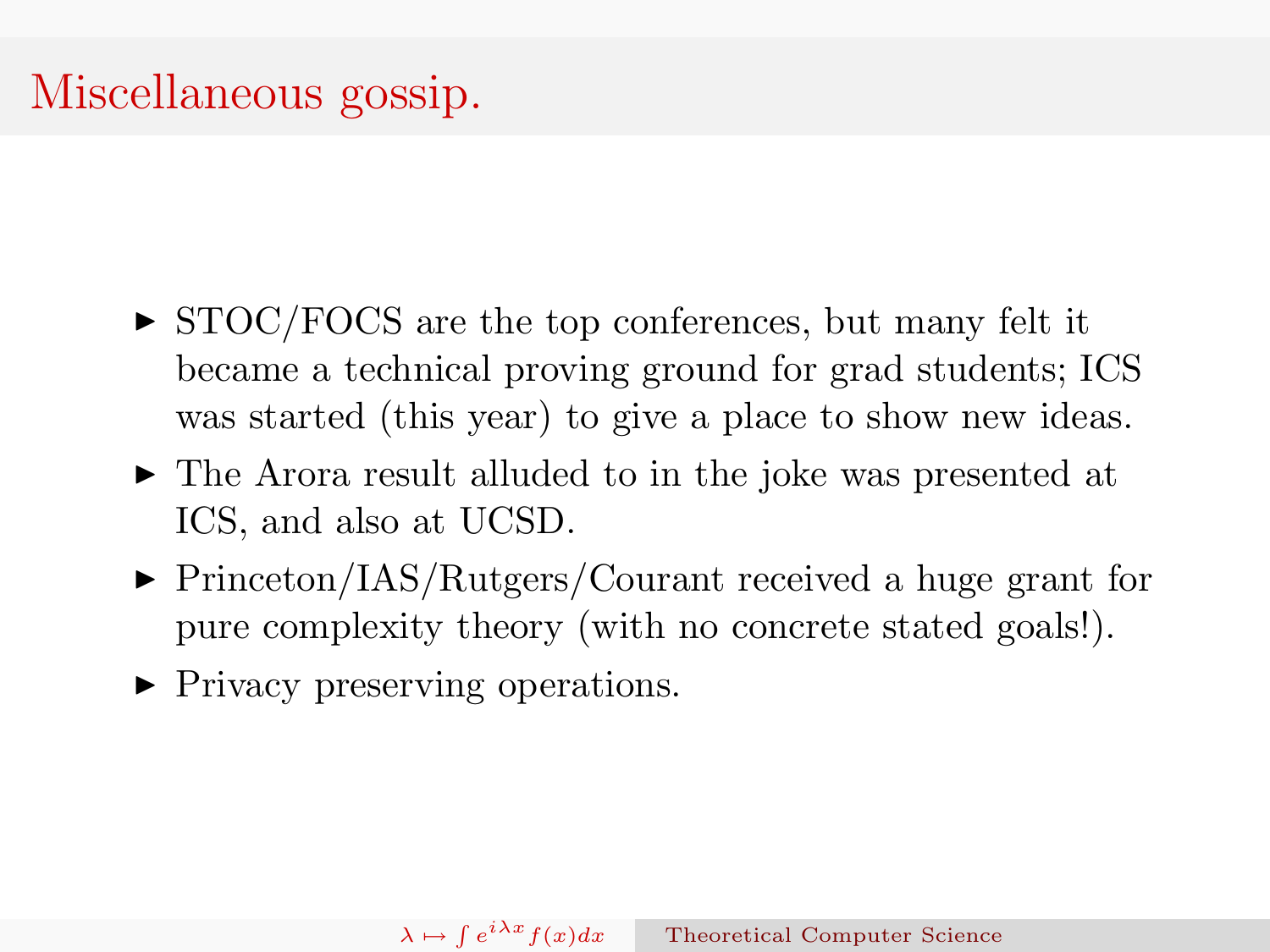## Top theory schools.

- MIT. Optimization (Goemans), Complexity (Sudan), Crypto (Goldwasser), Quantum (Aaronson). (indyk rivest sipser daskalakis..)
- <sup>I</sup> Berkeley. Quantum (U. Vazirani), Games (Papadimitriou), Crypto/Complexity (Trevisan).
- ▶ Princeton/IAS. Everything (Arora), Complexity (Widgerson).
- CMU. Boolean functions (O'Donnell), Approximation Algorithms (Gupta/other dude), being smarter than everyone (A. Blum).
- ▶ Other strong places: UWashington (James Lee), Georgia Tech (Prasad Raghavendra, Santosh Vempala), Microsoft Research Cambridge (Mark Braverman, Adam Kalai, Madhu Sudan).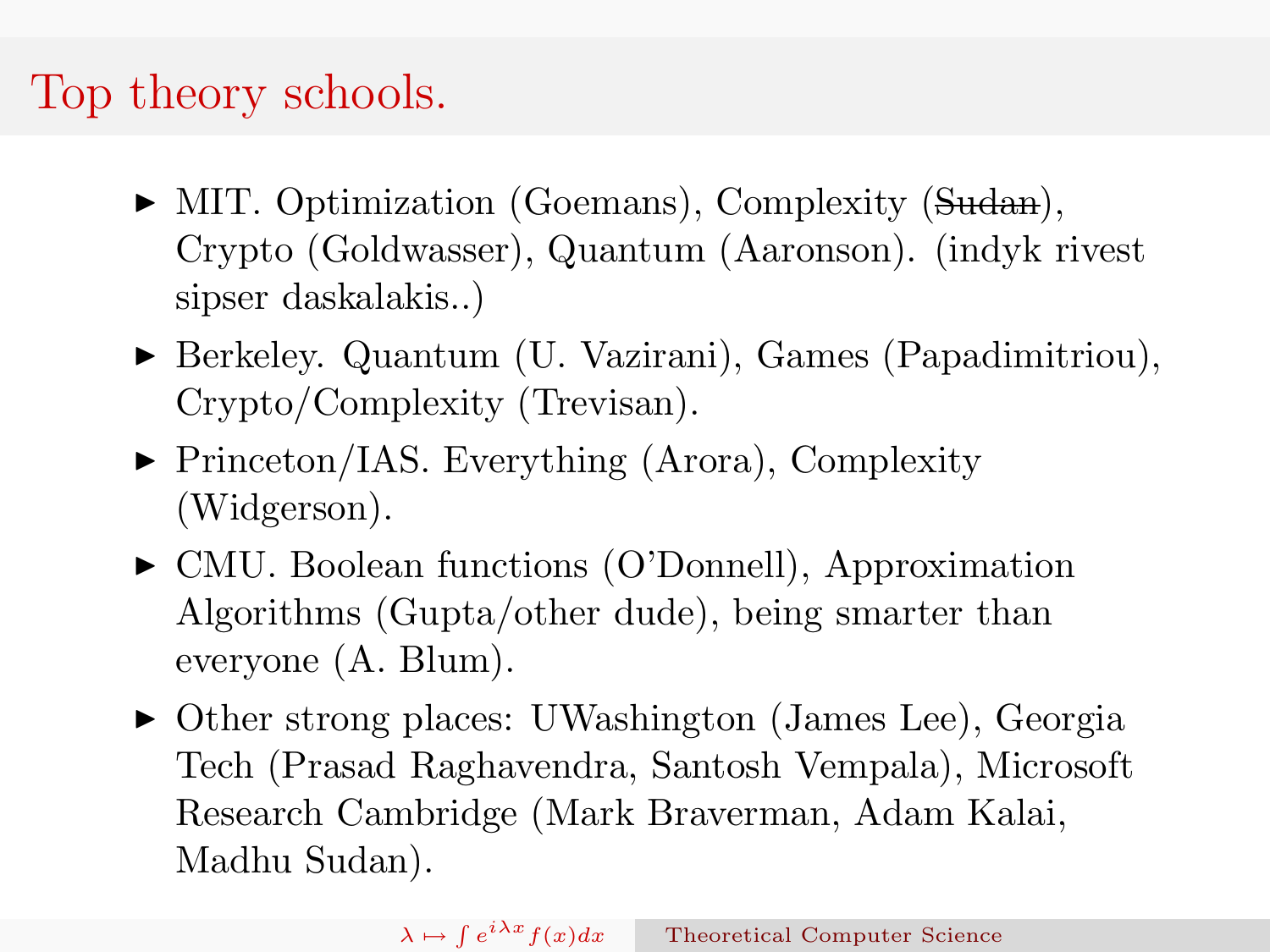# Theory @ UCSD.

- $\triangleright \heartsuit \heartsuit$  Russell Impagliazzo  $\heartsuit \heartsuit$ : is randomness inherently more powerful?
- Sanjoy Dasgupta: wrote algorithms textbook lots of schools use.
- $\triangleright$  Yoav Freund: Boosting  $\rightarrow$  multiplicative weights.
- <sup>I</sup> Mihir Bellare: fundamental results in crypto (theory people think he is awesome).
- $\triangleright$  Daniele Micciancio: applying hard problems to build crypto systems (paper with Panos on shortest vector appeared in SODA this year).
- Mohan Paturi: recent focus on social networks.
- ► Fan Chung Graham: spectral graph theory.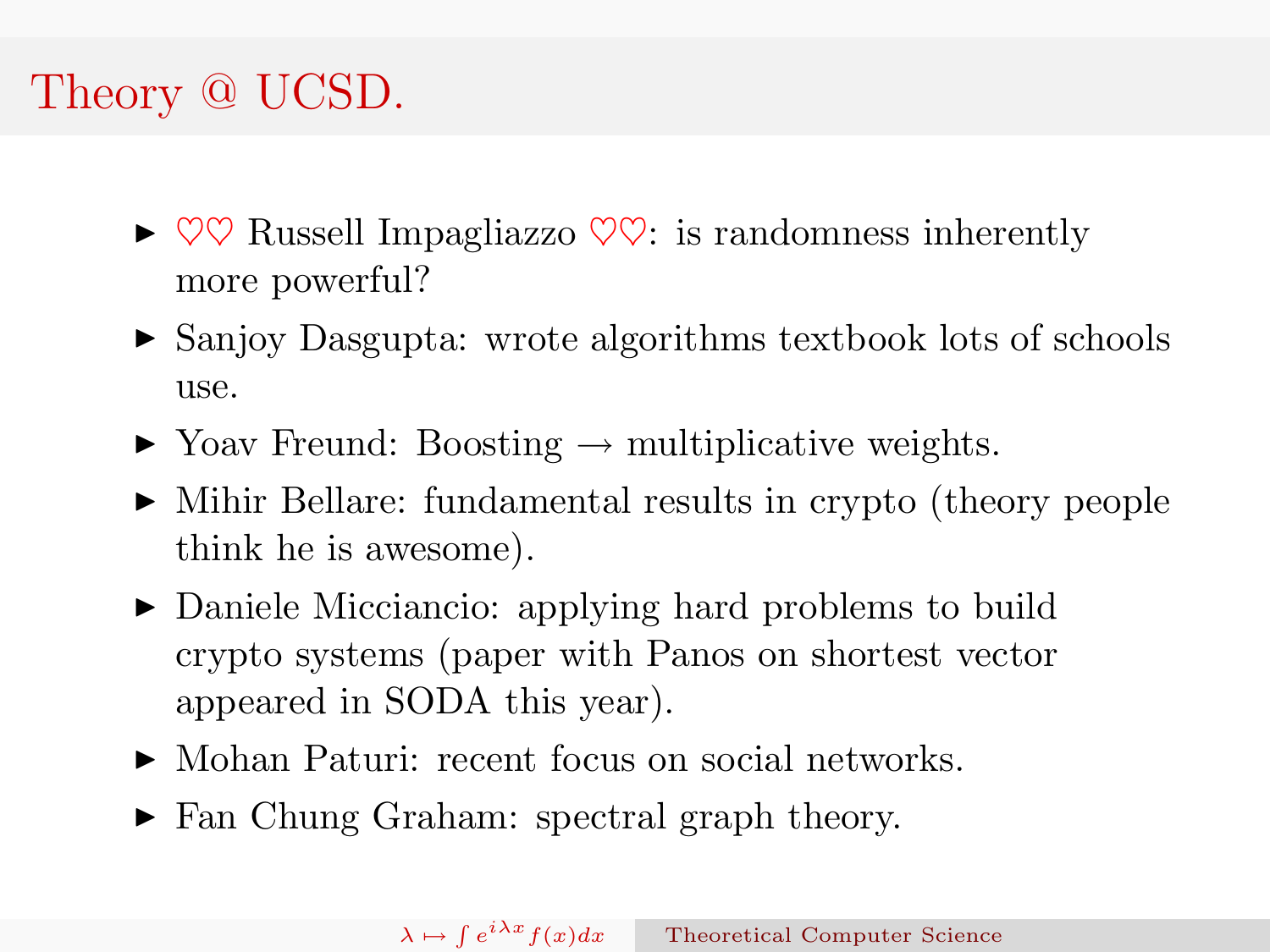$\heartsuit$ 

 $\lambda \mapsto \int e^{\lambda}$ [Theoretical Computer Science](#page-0-0)